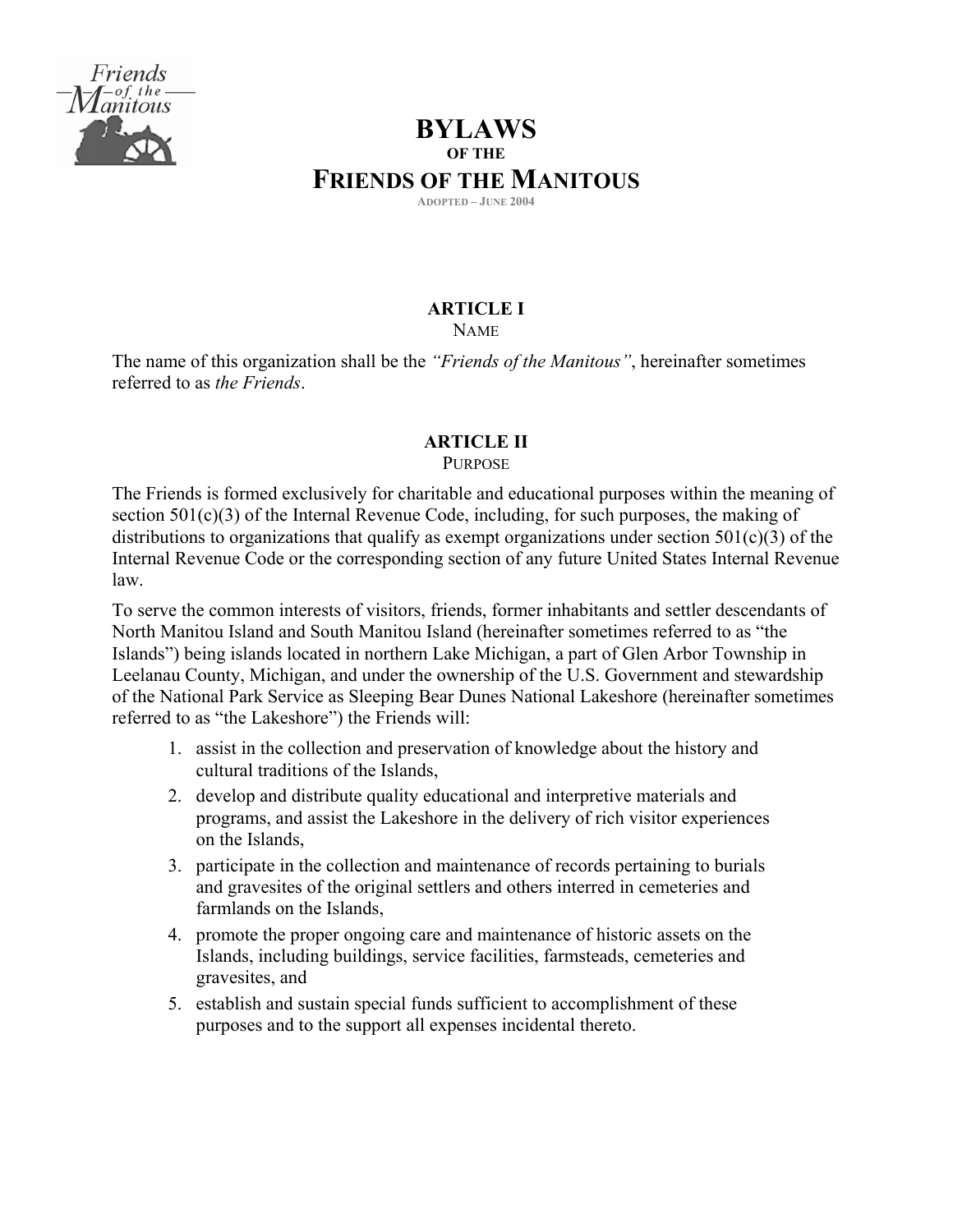# **ARTICLE III**

#### **ORGANIZATION**

The Friends shall be incorporated in the State of Michigan as a nonprofit, membership-based charitable organization, named the *Friends of the Manitous Incorporated*, hereinafter sometimes referred to as *the Friends.*

# **ARTICLE IV**

## **MEMBERS**

### **SECTION 1: Provisions for Memberships**

- A. REGULAR MEMBERS Any person who is interested in supporting the Friends' purposes, as listed in *Article II*, and who voluntarily contributes a sum of money of at least ten dollars (\$10) shall be accepted as a regular member.
- B. HOUSEHOLD MEMBERSHIPS Households applying for membership jointly and contributing one sum of money together of at least ten dollars (\$10) will be considered, each and every one, regular members. Each household member shall be entitled to one vote, except members under the *age of majority* in the State of Michigan, who shall not be entitled to vote. Individuals who originally joined the Friends under this provision but eventually leave the household to reside at a different permanent address shall continue as regular individual members.
- C. SENIOR MEMBERS Any person who (a) holds the legal right to burial on either of the Manitou Islands under National Park Service policy as a descendant of an original resident, and (b) wishes to formally affiliate with the Friends of the Manitous, shall be considered an *Senior Member*. Senior members shall have all the privileges of regular membership, and shall not be obligated to provide any minimum contribution upon affiliating with the Friends.
- D. CHARTER MEMBERS Any person who participated in the original founding and funding of the Friends between July 1, 2004 and June 30, 2004 shall be considered a *Charter Member*. Furthermore, any person who has consistently evinced interest and demonstrated commitment towards fostering, promotion or achievement of the objectives of the Friends through a generous contribution of their time, talent and/or financial support shall be eligible for election by the Board of Directors as a *Charter Member*. Charter Members shall be entitled to certain privileges as the membership shall provide, including the right to participate as *ex officio* members of the Board of Directors, but shall not have the privileges of making motions and voting at Board meetings.
- E. HONORARY MEMBERS Upon the signed recommendation of one member, seconded by another member, and by a three-fourths vote at the annual meeting, honorary life membership may be conferred upon any person who shall have rendered notable service to the Islands or in support of the Friends' purposes. An Honorary Member shall have none of the obligations of membership in the Friends, but shall be entitled to all of the privileges of a regular member of the Friends.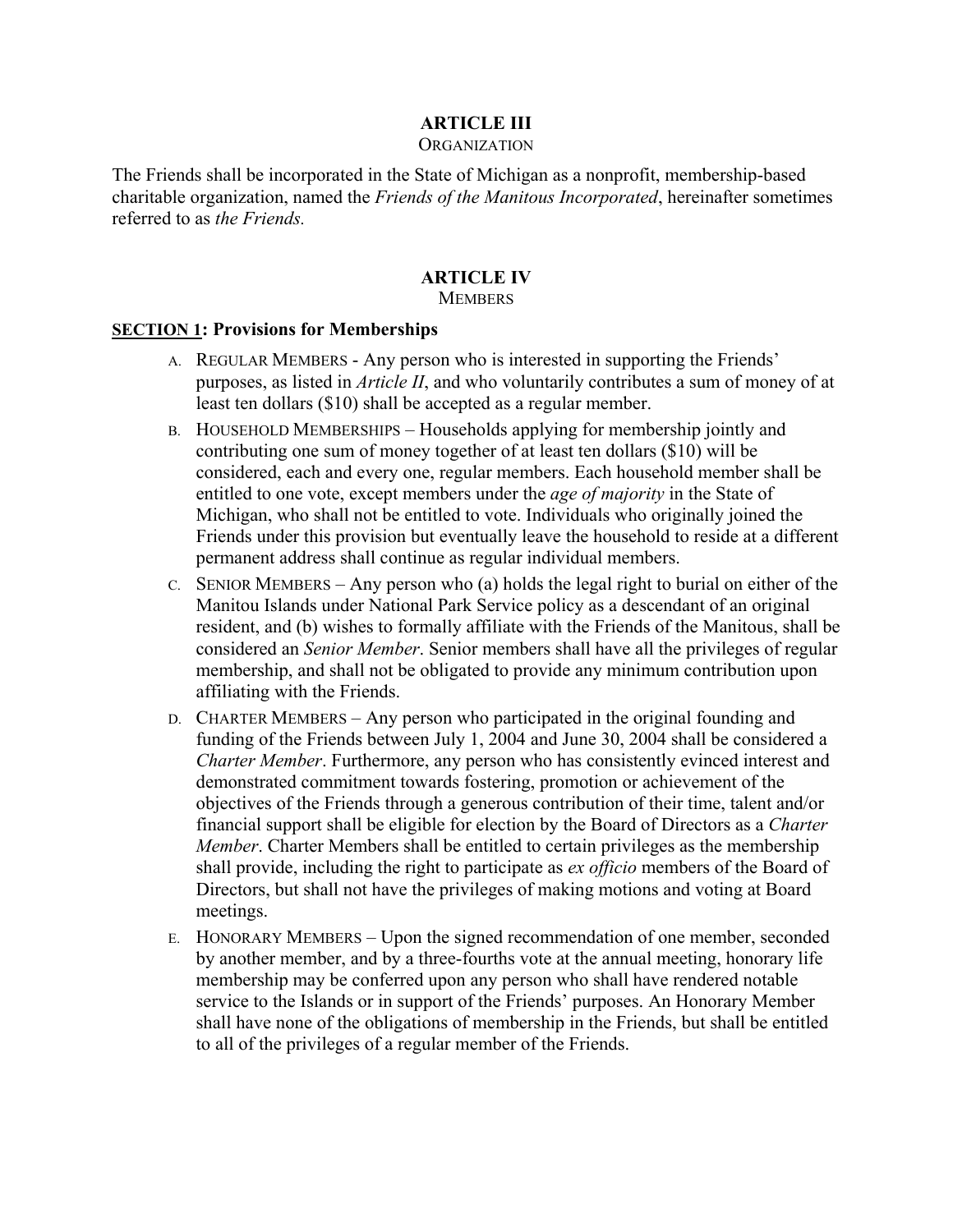**SECTION 2**: DUES: Annual dues, special assessments or fees of any other kind shall not be assessed of members. Members shall have the privilege of rendering voluntary contributions and gifts at any time of their choosing.

**SECTION 3**: MEMBERSHIP AUDIT: The Secretary shall audit the membership roles annually coincident with the Annual Meeting. A reply card in the issue of the *Friends Newsletter* giving notice of the meeting, and attendance records of that Annual Meeting may be used for this purpose. Alternate means of quickly and conveniently communicating this information shall also be provided, including use of the Friends' web site, email addresses and telephone numbers. Members who remain unresponsive for two consecutive years and who cannot be contacted by any other means, shall be moved to the *Inactive* roles.

**SECTION 4**: NOTICE – CONTACT INFORMATION. The *Rules of Order* requiring that every member be given notice of the time, place and purposes of certain meetings of the membership, every member shall assure that the Secretary has their up-to-date contact information. Such contact information shall consist of a current physical or email address, or telephone number at which the member desires to be notified. Any member who fails to provide adequate contact information shall be deemed to have waived the right to notification.

**SECTION 5**: RESIGNATION: Any member desiring to resign from the Friends shall submit their resignation in writing to the Board of Directors. Upon their assent to the requested resignation, the Board shall forward the request to the Secretary, who shall then remove that person from the membership roles.

**SECTION 6**: REINSTATEMENT: Any member who has been moved to the inactive roles may effect reinstatement to the regular membership roles upon request or by participating in a regular Friends function or special event. Resigned members shall not be reinstated, but shall be accepted back into the Friends as a *Regular Member* upon making the standard application.

**SECTION 7:** ASSENT TO RULES: Every person accepting membership in the Friends shall be deemed to have by that act signified their assent to these Bylaws.

#### **ARTICLE V OFFICERS**

**SECTION 1:** THE OFFICERS: The officers of the Friends shall be a *President*, a *Vice President*, a *Secretary* and a *Treasurer*. These officers shall perform the duties prescribed by these bylaws and by the parliamentary authority adopted by the Friends.

**SECTION 2**: NOMINATIONS: An *ad hoc Nominating Committee* of three members shall be elected by the Friends at each annual meeting. The President, if not eligible for reelection, shall serve as the Chairman of the Nominating Committee; otherwise, the immediate past President shall be called upon to serve as Chairman. The Chairman shall have the right to participate as an equal member of the Committee. It shall be the duty of the Nominating Committee to identify and nominate candidates for the offices to be filled at the next annual meeting. The Nominating Committee shall report in the issue of the Friends Newsletter published immediately before, and containing the official notice of the annual meeting, and via the Friends' web site. An opportunity for additional nominations from the floor shall be permitted.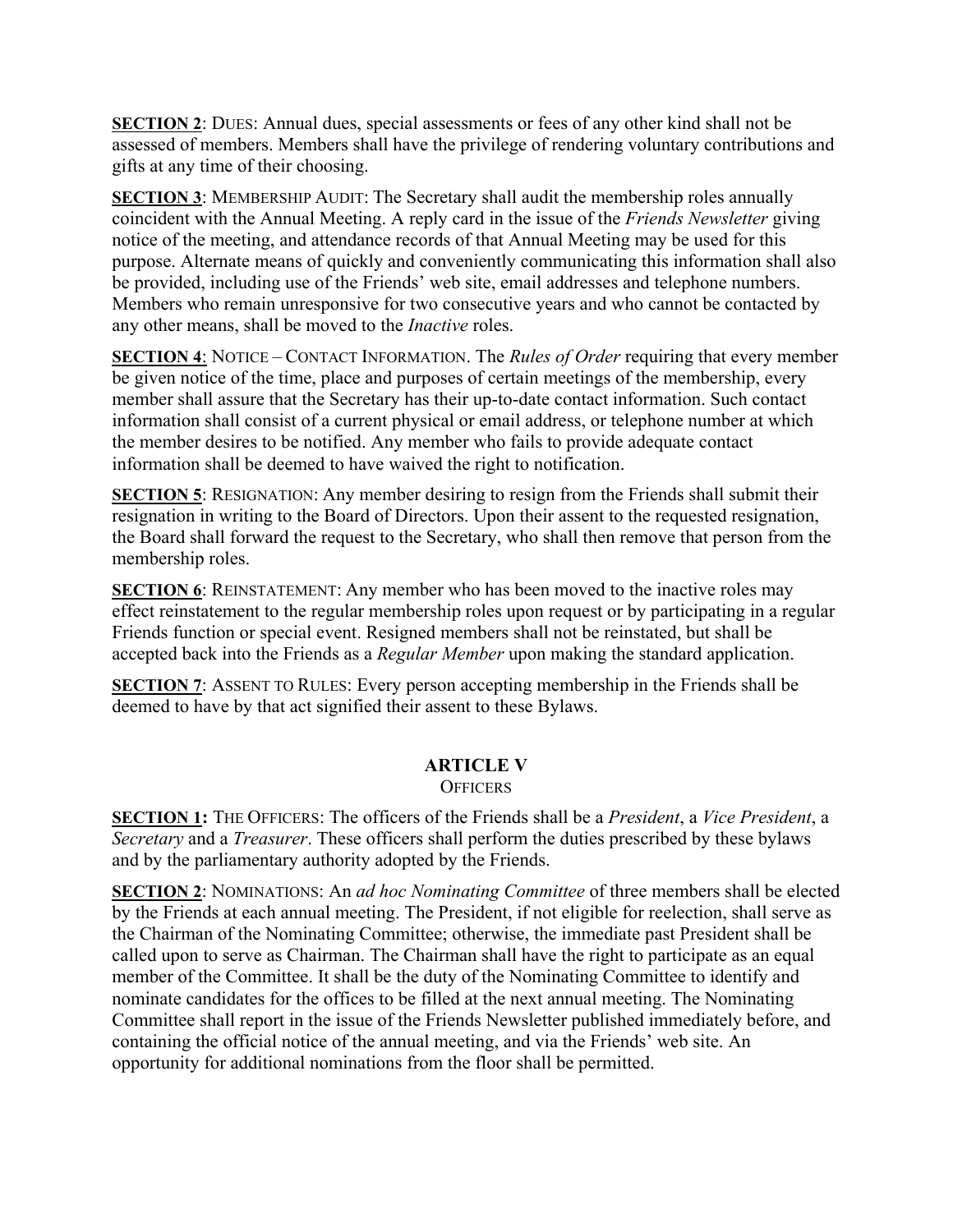**SECTION 3**: ELECTIONS: The officers shall be elected by ballot at the annual meeting of the general membership. A President and a Treasurer shall be elected in each even numbered year, and a Vice President and a Secretary shall be elected in every odd numbered year. Officers shall serve for two years, or until their successors are elected, and their term of office shall begin at the close of the annual meeting at which they are elected.

**SECTION 4**: ELIGIBILITY LIMITS – FRATERNALISM: Any member who has achieved the age of majority in the State of Michigan shall be eligible to serve as an elected officer. However, no member shall hold more than one elected office at a time, and no member shall be eligible to serve more than two consecutive terms in the same office. Furthermore, no two members from the same immediate family shall serve as officers concurrently. For the purposes of this provision, *immediate family* shall encompass persons related by blood and whom for at least twelve (12) years during their lifetime lived in the same household.

**SECTION 5**: RESIGNATION – VACANCIES – ACCESSION: The written resignation of any person who shall have been elected as an officer of the Friends and who becomes unable or unwilling to continue in their office shall be accepted by the Board of Directors as an *amicable resignation.* Vacancies in elective offices resulting from deaths, resignations or the Nominating Committee's inability to identify successor candidates, shall be filled by the affirmative vote of a majority of the remaining Board Members. The term of an officer elected by the Board shall continue only until the next regularly scheduled election for that office. If the vacancy arises because no member is willing to accept a nomination for that office, the person previously serving in that office may be elected by the Board to continue in that office, waiving the *term limits* in these bylaws, if necessary.

# **ARTICLE VI**

## **MEETINGS**

**SECTION 1:** ANNUAL MEETING: The Annual Meeting of the Friends shall be held each year on the final Saturday in the month of July.

**SECTION 2**: SPECIAL MEETINGS: Special meetings may be called by the President, or by the Board of Directors, and shall be called upon the written request of no less than twenty-five (25) members of the Friends. The purpose of the meeting shall be stated in the call. Except in cases of emergency, at least ten days' notice shall be given.

**SECTION 3**: PRESIDING OFFICER – RECORDING SECRETARY: The President shall serve as the presiding officer at all annual and special meetings. The Secretary shall record the proceedings of all such meetings as *minutes*, which shall become a part of the Friends' permanent records.

**SECTION 4**: QUORUM: *Members present* shall constitute a quorum at annual meetings of the general membership

**SECTION 5**: VOTING: Each member shall be entitled to one vote on each matter submitted to a vote. A *simple majority* shall be sufficient to approve any matter, except where these bylaws require a greater majority. Unanimous consent, show of hands, or voice shall ordinarily register votes cast on all matters before the membership, except for the elections of officers. If the result of a voice vote is inconclusive or challenged from the floor, the President or presiding officer shall require a retaking of the vote by a more definitive method. In case of a tie vote, the issue shall be declared defeated. No proxies or other mechanisms of similar purpose shall be allowed.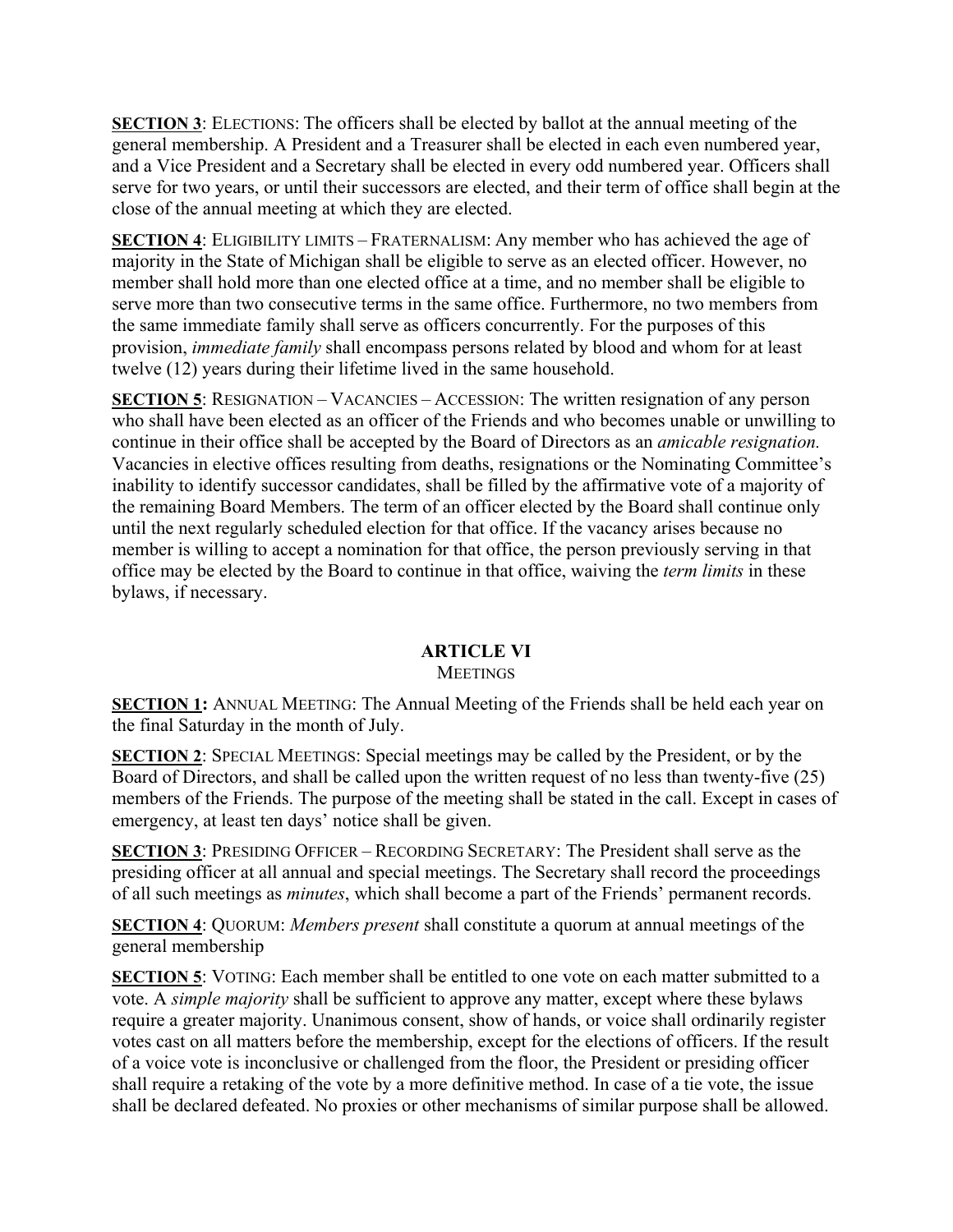**SECTION 6:** VISITORS & GUESTS: Non-members present at meetings shall be invited to remain as observers and may participate in discussions, but shall be instructed that only members have voting privileges.

# **ARTICLE VII**

## THE BOARD OF DIRECTORS – EXECUTIVE FUNCTIONS

**SECTION 1:** THE DIRECTORS: A Board of Directors shall be comprised of (a) the elected officers of the Friends, (b) Friends members selected by officers to serve in titled appointee positions, (c) the immediate past President who shall serve *ex officio*, and (d) other *ex officio* members as provided for in these bylaws.

**SECTION 2**: EXECUTIVE BOARD: The Board of Directors shall serve as an *Executive Board* which shall have general supervision of the affairs of the Friends between its annual meetings. It shall fix the hours and place of meetings of the general membership, make recommendations to the Friends, and shall perform such other duties as are specified in these bylaws. The Board shall be subject to the orders of the Friends, and none of its acts shall conflict with any action taken by the Friends.

**SECTION 3**: BOARD OF DIRECTORS MEETINGS: Unless otherwise ordered by the Board, the Board of Directors shall meet in person at least once per calendar quarter, and nominally on the final weekend of July, October, January and April. The President shall call these meetings, shall designate a time and place likely to be most convenient to a majority of the Board members, and shall serve as the presiding officer for such meetings. Special meetings of the Board may be called by the President, and shall be called by the President upon the written request of no less than three members of the Board.

**SECTION 4**: EXECUTIVE DIRECTOR: Unless otherwise provided for by the Board, the President shall be the principal executive officer of the Friends. The President shall have the authority to sign, execute and acknowledge on behalf of the Friends all deeds, contracts, leases, reports and all other documents or instruments necessarily and properly executed in the course of the Friends' regular business. However in no case may the Executive Director act when the immediate or contingent aspects of such action shall have been expressly unauthorized by the members or by the Board of Directors.

**SECTION 5**: APPOINTMENTS: The Board of Directors shall have the power to designate permanent volunteer positions as titled functions, and the privilege of appointing members of the Friends to such positions. Regardless of when appointed, the term of such appointments shall end as newly elected board members are seated. Appointees previously serving in any position may be reappointed to that position without regard to time previously served.

**SECTION 6**: INDIVIDUAL DUTIES AND RESPONSIBILITIES: The Board of Directors may describe the duties and responsibilities of each officer, appointee and board member in written form, provided that any such descriptions shall in no way contradict provisions contained in these bylaws. These descriptions shall be maintained by the Secretary and posted in a place readily accessible by members, and shall be provided to any member upon request. If the Board has not undertaken to author such a description for any particular function, the duties and responsibilities of that person shall be deemed those described in *Robert's Rules of Order Newly Revised*.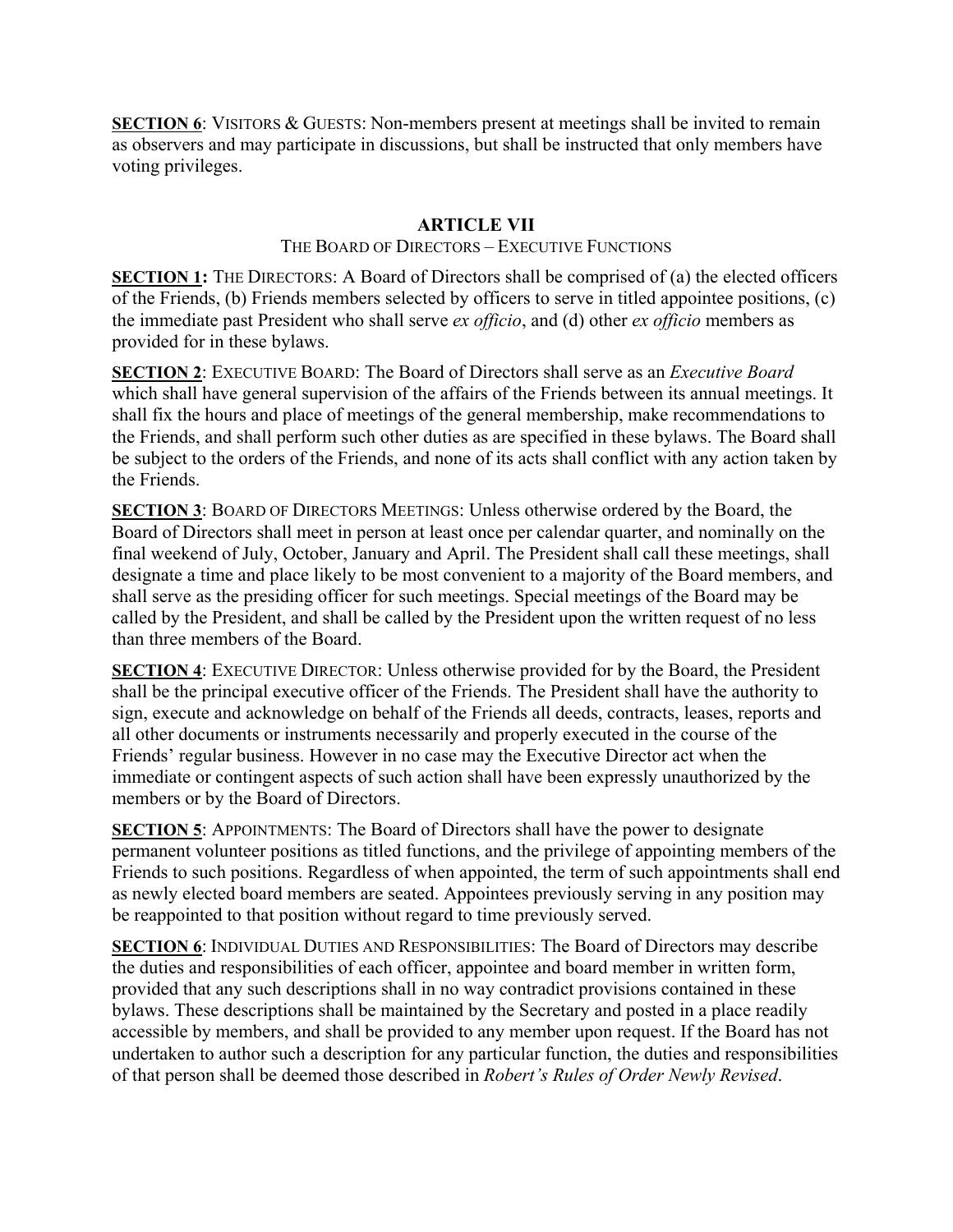**SECTION 7**: VOTING: Each Board member shall be entitled to one vote on any matter submitted to a vote, except for Charter Members serving as *ex officio* participants, who shall not have voting privileges. Board members who might happen to have dual eligibility, shall have but one vote. A *simple majority* shall be sufficient to approve any matter, except where these bylaws require a greater majority. Unanimous consent, show of hands, or voice shall ordinarily register votes cast on all matters before the Board. If the result of a voice vote is inconclusive or challenged from the floor, the President or presiding officer shall require a retaking of the vote by a more definitive method. In case of a tie vote, the issue shall be declared defeated.

**SECTION 8**: VOTING BY PROXY: No proxies shall be allowed and no alternates may be otherwise designated to vote for a Board member.

**SECTION 9**: QUORUM: *A majority of Board members eligible to vote* as defined herein shall constitute a quorum at Board meetings.

**SECTION 10:** ACTION WITHOUT A MEETING: Any action which might be taken at a meeting of the Board of Directors may be taken independently by the President, acting as Executive Director, provided that before said action a majority of Board members consent thereto in writing. When such consent is not unanimous, prompt written notice of the action taken shall be provided to those members who have not consented in writing. The written letters of consent shall be filed with the minutes of the next Board meeting, and shall have the same value as a vote cast within the context of a regular meeting.

**SECTION 11**: COMPENSATION: No volunteer officer or Board member shall receive any salary or compensation for services rendered to the Friends. No part of the net earnings of the Friends shall inure to the benefit of, or be distributed to its members, officers, or other private persons, except that the Friends shall be authorized and empowered to (a) reimburse reasonable expenses, (b) pay reasonable compensation for services rendered when contracted for on a competitive basis, and (c) to make payments and distributions in furtherance of the purposes for which the Friends is organized.

**SECTION 12**: DUTY OF LOYALTY – CONFLICTS OF INTEREST: No member of the Board of Directors may serve on the Board of another corporation for the benefit of the same or like purposes as those stated in Article II of these Bylaws.

# **ARTICLE VIII**

**COMMITTEES** 

**SECTION 1:** STANDING COMMITTEES: Members shall have the privilege of establishing standing committees as deemed necessary to carry out the activities and work of the Friends. Such committees shall be authorized by vote at the annual meeting of the Friends; the motion specifying what constitutes a minimum membership for the proposed committee, and whether or not its number of members shall have any limit. Such committees may be staffed by calling for, and accepting volunteers immediately following the vote authorizing the committee. The Board shall otherwise have the power to accept or appoint volunteers to fill vacancies in such committees.

**SECTION 2**: *AD HOC* COMMITTEES: Members shall have the privilege of establishing special purpose or limited term committees as might be deemed necessary or advantageous from time to time. The procedure shall be the same as that for Standing Committees, except that the motion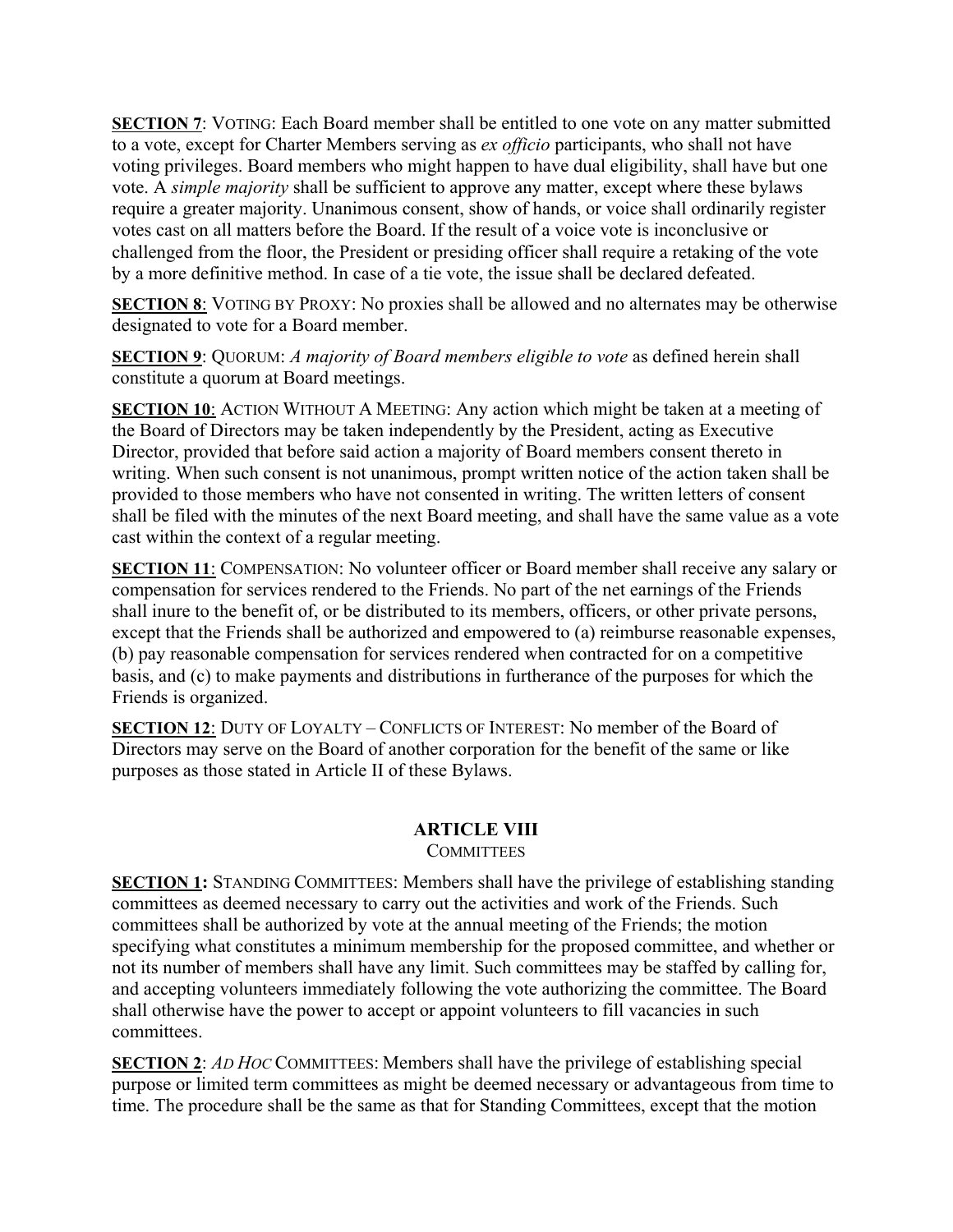may define when and how such committees shall be dissolved. The President, acting with the advice and consent of the Board of Directors, shall also be empowered to form *ad hoc* committees, and shall have the privilege of appointing members to such committees.

**SECTION 3**: CHAIRMEN – BOARD OVERSIGHT: The President shall be *ex officio* a member of all standing and *ad hoc* committees, except the Nominating Committee when ineligible under the provisions of Article V, Section 2. Committees shall have the privilege of electing or appointing their own Chairman. Committee Chairmen shall be responsible to the President.

**SECTION 4**: MEETINGS: The Committee Chairman shall have the privilege of calling meetings and designating the time and place for such meetings. The Committee Chairman shall require that a record of such meetings and the concomitant proceedings *(minutes)* shall be provided to the President within thirty days of the meeting.

**SECTION 5**: RESIGNATION: Committee members may discontinue their participation by written notification to the Chairman of the Committee.

**SECTION 6**: DISSOLUTION OF COMMITTEES: Unless otherwise provided for (a) *ad hoc* committees shall cease to exist immediately upon rendering a final report representing the accomplishment of the purpose for which they were originally created, (b) committees originally authorized by the Board of Directors can be dissolved and disbanded by the President, acting under the authority of the Board, and (c) committees originally authorized by a vote of the general membership shall only be dissolved by the same authority, their dissolution requiring the passage a motion offered at an annual meeting.

**SECTION 7:** AUTHORITY: Committees shall have no authority to regulate the activities of the Friends in general. Their role shall be to provide specifically designated services or specific kinds of advice to the President, the Board of Directors or the membership.

# **ARTICLE IX**

## MISCELLANY

**SECTION 1:** SEAL: The Friends shall have no corporate seal.

**SECTION 2**: FISCAL YEAR: The fiscal year of the Friends shall begin on July 1 and end after June 30 of each calendar year.

**SECTION 2**: POLITICAL ACTIVISM: The Friends shall not engage in the production and/or dissemination of propaganda, or material which otherwise attempts to influence the election of candidates for public office, or which endorses the political agenda of any holder of public office. The Friends shall not participate in, or endorse any political campaign on behalf of any candidate for public office.

**SECTION 3**: Other Statutory Prohibitions: Notwithstanding any other provision of the Articles of Incorporation or the Bylaws, the Friends shall not carry on any other activities not permitted to be carried on (a) by a corporation exempt from federal income tax under section  $501(c)$  (3) of the Internal Revenue Code (26 USC 500), or (b) by a corporation, contributions to which are deductible under section 170(c) (2) of the Internal Revenue Code (26 USC 170).